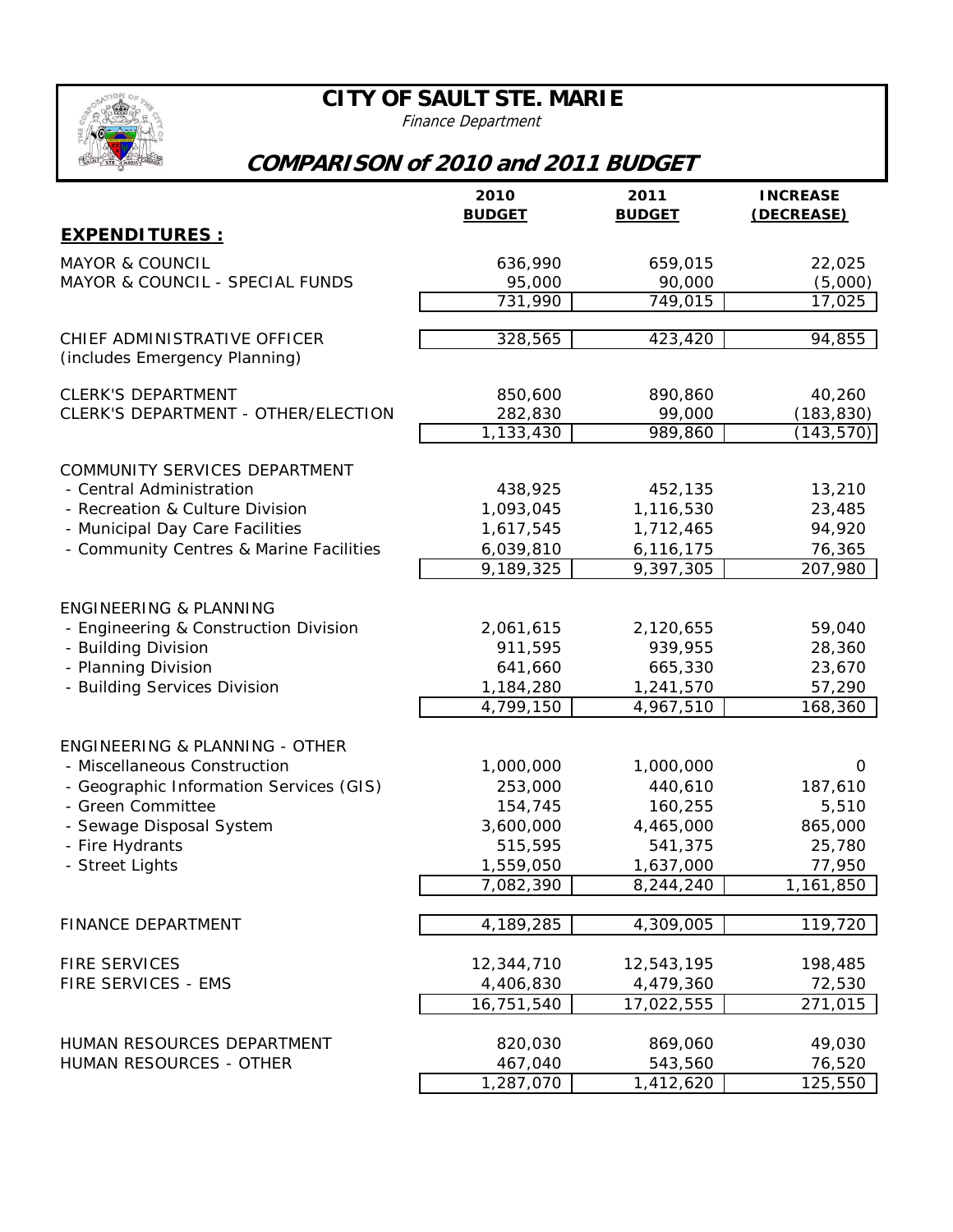|                                                                       | 2010<br><b>BUDGET</b> | 2011<br><b>BUDGET</b> | <b>INCREASE</b><br>(DECREASE) |
|-----------------------------------------------------------------------|-----------------------|-----------------------|-------------------------------|
| <b>EXPENDITURES</b> (continued) :                                     |                       |                       |                               |
| <b>LEGAL DEPARTMENT</b>                                               | 617,320               | 639,020               | 21,700                        |
| LEGAL - PROVINCIAL OFFENCES                                           | 592,775               | 606,570               | 13,795                        |
|                                                                       | 1,210,095             | 1,245,590             | 35,495                        |
| <b>LIBRARY BOARD</b>                                                  | 2,655,175             | 2,738,570             | 83,395                        |
| POLICE SERVICES BOARD                                                 | 22,541,800            | 23,353,530            | 811,730                       |
| PUBLIC WORKS & TRANSPORTATION                                         |                       |                       |                               |
| - Public Works Division                                               | 25,503,284            | 27,503,659            | 2,000,375                     |
| - Transit & Parking Division                                          | 9,289,720             | 9,466,190             | 176,470                       |
| - Cemetery Division                                                   | 1,067,180             | 1,195,610             | 128,430                       |
|                                                                       | 35,860,184            | 38, 165, 459          | 2,305,275                     |
| SOCIAL SERVICES DEPARTMENT                                            |                       |                       |                               |
| - Administration & OW Programs                                        | 5,857,695             | 5,885,500             | 27,805                        |
| - Community Child Care Division                                       | 510,140               | 520,650               | 10,510                        |
| - Social Housing                                                      | 2,194,445             | 2,268,100             | 73,655                        |
| - Immigration Program                                                 | 97,840                | 195,340               | 97,500                        |
| - Accessibility Programs                                              | 99,000                | 99,000                | 0                             |
|                                                                       | 8,759,120             | 8,968,590             | 209,470                       |
| OTHER MUNICIPAL AREAS                                                 |                       |                       |                               |
| - Corporate Financial Expenses                                        | 2,603,420             | 2,734,712             | 131,292                       |
| - Corporate Insurance                                                 | 1,289,010             | 1,502,700             | 213,690                       |
| - Administrative Accounts                                             | 1,037,695             | 356,455               | (681, 240)                    |
| - Grants to Outside Agencies                                          | 1,522,490             | 1,579,935             | 57,445                        |
| - Grants - Cultural Advisory Board                                    | 53,900                | 53,900                | 0                             |
|                                                                       | 6,506,515             | 6,227,702             | (278, 813)                    |
| <b>LEVY BOARDS</b><br>- DSSAB Levy                                    | 19,674,605            | 16,236,195            | (3, 438, 410)                 |
| - Algoma Public Health                                                | 2,029,595             | 2,076,810             | 47,215                        |
|                                                                       | 21,704,200            | 18,313,005            | (3, 391, 195)                 |
|                                                                       |                       |                       |                               |
| ECONOMIC DEVELOPMENT INITIATIVES<br>- EDC (Economic Development Corp) |                       |                       |                               |
| - Other Economic Initiatives                                          | 1,388,555<br>377,890  | 1,433,475<br>377,890  | 44,920<br>0                   |
| - Economic Diversification Fund                                       | 500,000               | 500,000               | 0                             |
|                                                                       | 2,266,445             | 2,311,365             | 44,920                        |
|                                                                       |                       |                       |                               |
| PROVISIONS FOR RESERVES                                               |                       |                       |                               |
| - Hospital Donation                                                   | 2,100,000             | 2,100,000             | 0                             |
| - Capital from Current                                                | 700,000               | 800,000               | 100,000                       |
| - Landfill Site Reserve                                               | 1,440,565             | 1,600,000             | 159,435                       |
| - Sewer Capital Reserve                                               | 5,586,145             | 6,360,565             | 774,420                       |
| - Other Reserves                                                      | 1,066,000             | 1,147,850             | 81,850                        |
|                                                                       | 10,892,710            | 12,008,415            | 1,115,705                     |
| CAPITAL & LONG TERM DEBT (net Levy)                                   | 10,119,875            | 9,173,875             | (946,000)                     |
|                                                                       |                       |                       |                               |
| <b>TOTAL EXPENDITURE - BUDGET</b>                                     | 168,008,864           | 170,021,631           | 2,012,767                     |